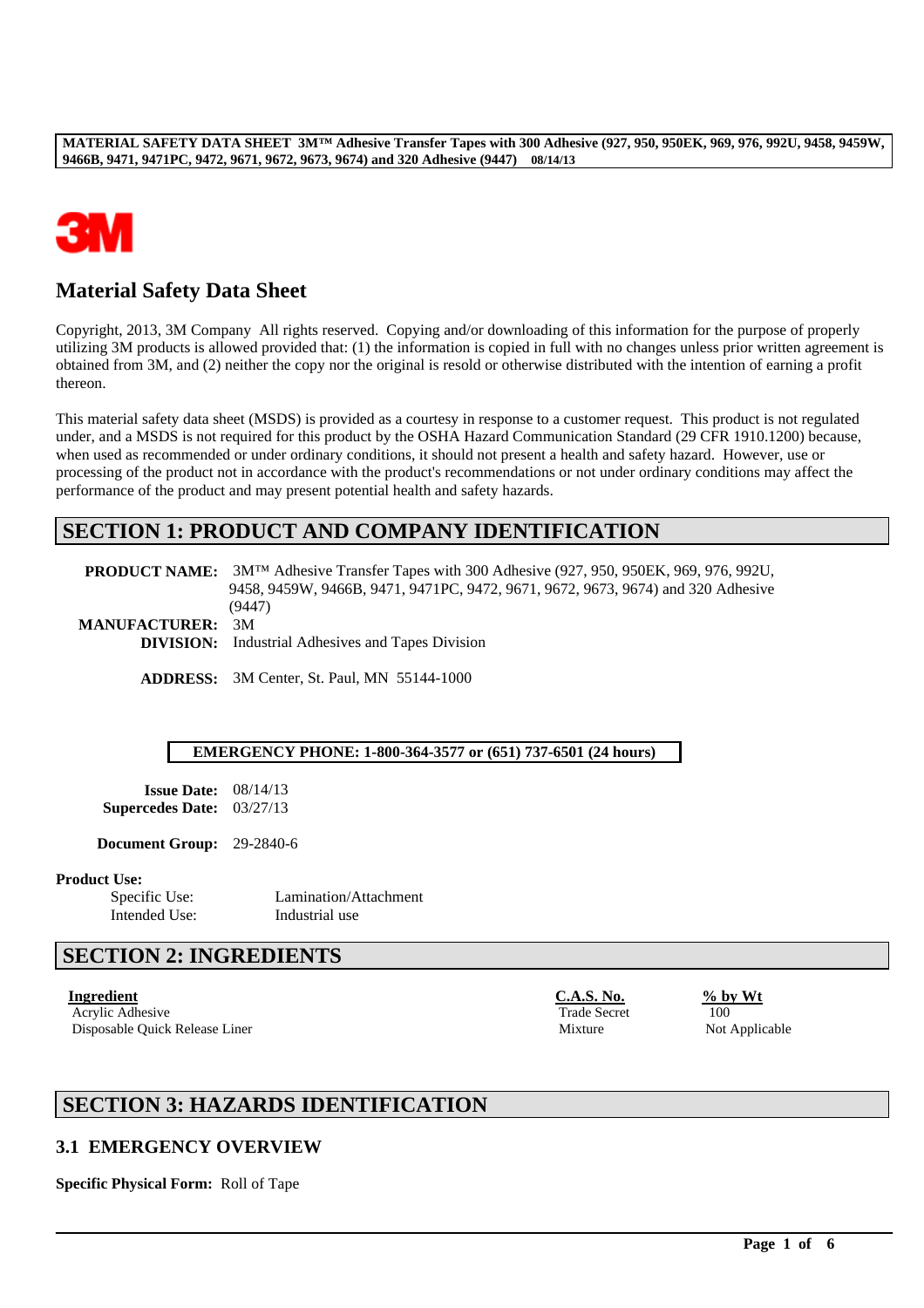**Odor, Color, Grade:** Clear tape with Disposable Liner, slight acrylate odor

**General Physical Form:** Solid

**Immediate health, physical, and environmental hazards:** The environmental properties of this product present a low environmental hazard. This product, when used under reasonable conditions and in accordance with the 3M directions for use, should not present a health hazard. However, use or processing of the product in a manner not in accordance with the product's directions for use may affect the performance of the product and may present potential health and safety hazards.

## **3.2 POTENTIAL HEALTH EFFECTS**

**Eye Contact:** No health effects are expected.

**Skin Contact:** No health effects are expected.

**Inhalation:** No health effects are expected.

**Ingestion:** No health effects are expected.

## **3.3 POTENTIAL ENVIRONMENTAL EFFECTS**

This substance does not leach metals or other RCRA (Resource Conservation and Recovery Act) listed TCLP (Toxic Characteristic Leaching Procedure) hazardous substances at concentrations that would make the product a hazardous waste.

# **SECTION 4: FIRST AID MEASURES**

## **4.1 FIRST AID PROCEDURES**

The following first aid recommendations are based on an assumption that appropriate personal and industrial hygiene practices are followed.

\_\_\_\_\_\_\_\_\_\_\_\_\_\_\_\_\_\_\_\_\_\_\_\_\_\_\_\_\_\_\_\_\_\_\_\_\_\_\_\_\_\_\_\_\_\_\_\_\_\_\_\_\_\_\_\_\_\_\_\_\_\_\_\_\_\_\_\_\_\_\_\_\_\_\_\_\_\_\_\_\_\_\_\_\_\_\_\_\_\_\_\_\_\_\_\_\_

| <b>Eve Contact:</b>  | No need for first aid is anticipated. |
|----------------------|---------------------------------------|
| <b>Skin Contact:</b> | No need for first aid is anticipated. |
| Inhalation:          | No need for first aid is anticipated. |
| <b>If Swallowed:</b> | No need for first aid is anticipated. |

# **SECTION 5: FIRE FIGHTING MEASURES**

## **5.1 FLAMMABLE PROPERTIES**

| <b>Autoignition temperature</b> | Not Applicable |
|---------------------------------|----------------|
| <b>Flash Point</b>              | Not Applicable |
| <b>Flammable Limits(LEL)</b>    | Not Applicable |
| <b>Flammable Limits(UEL)</b>    | Not Applicable |

### **5.2 EXTINGUISHING MEDIA**

Use fire extinguishers with class B extinguishing agents (e.g., dry chemical, carbon dioxide).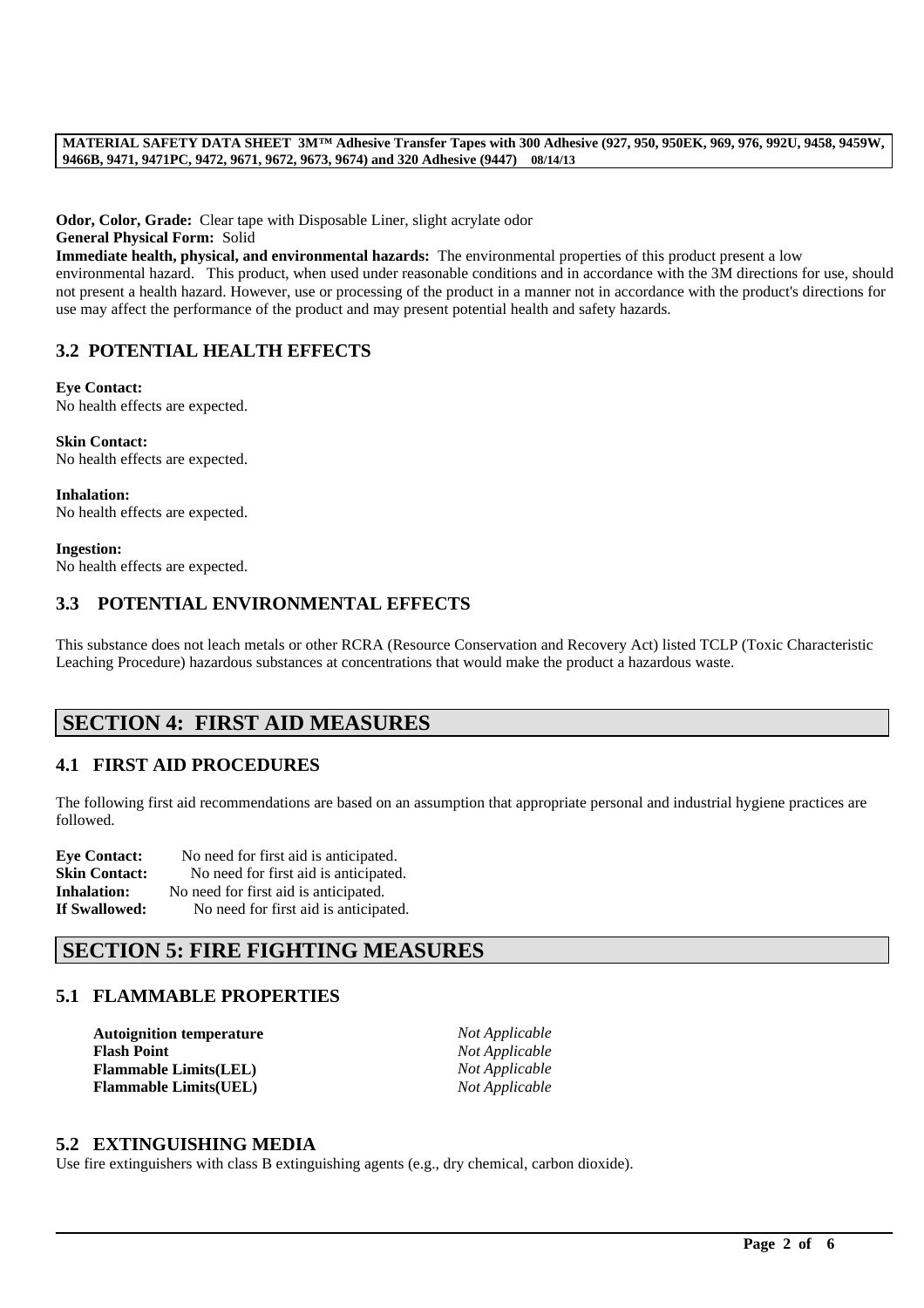# **5.3 PROTECTION OF FIRE FIGHTERS**

**Special Fire Fighting Procedures:** Wear full protective equipment (Bunker Gear) and a self-contained breathing apparatus (SCBA).

**Unusual Fire and Explosion Hazards:** No unusual fire or explosion hazards are anticipated.

## **SECTION 6: ACCIDENTAL RELEASE MEASURES**

**6.1. Personal precautions, protective equipment and emergency procedures** Not applicable.

#### **6.2. Environmental precautions**

Dispose of collected material as soon as possible.

#### **Clean-up methods**

Collect as much of the spilled material as possible.

# **SECTION 7: HANDLING AND STORAGE**

## **7.1 HANDLING**

This product is considered to be an article which does not release or otherwise result in exposure to a hazardous chemical under normal use conditions.

## **7.2 STORAGE**

Not applicable.

# **SECTION 8: EXPOSURE CONTROLS/PERSONAL PROTECTION**

### **8.1 ENGINEERING CONTROLS**

Not applicable.

## **8.2 PERSONAL PROTECTIVE EQUIPMENT (PPE)**

#### **8.2.1 Eye/Face Protection**

Avoid eye contact.

#### **8.2.2 Skin Protection**

Avoid prolonged or repeated skin contact.

#### **8.2.3 Respiratory Protection**

Under normal use conditions, airborne exposures are not expected to be significant enough to require respiratory protection.

\_\_\_\_\_\_\_\_\_\_\_\_\_\_\_\_\_\_\_\_\_\_\_\_\_\_\_\_\_\_\_\_\_\_\_\_\_\_\_\_\_\_\_\_\_\_\_\_\_\_\_\_\_\_\_\_\_\_\_\_\_\_\_\_\_\_\_\_\_\_\_\_\_\_\_\_\_\_\_\_\_\_\_\_\_\_\_\_\_\_\_\_\_\_\_\_\_

### **8.2.4 Prevention of Swallowing**

Not applicable.

## **8.3 EXPOSURE GUIDELINES**

#### **None Established**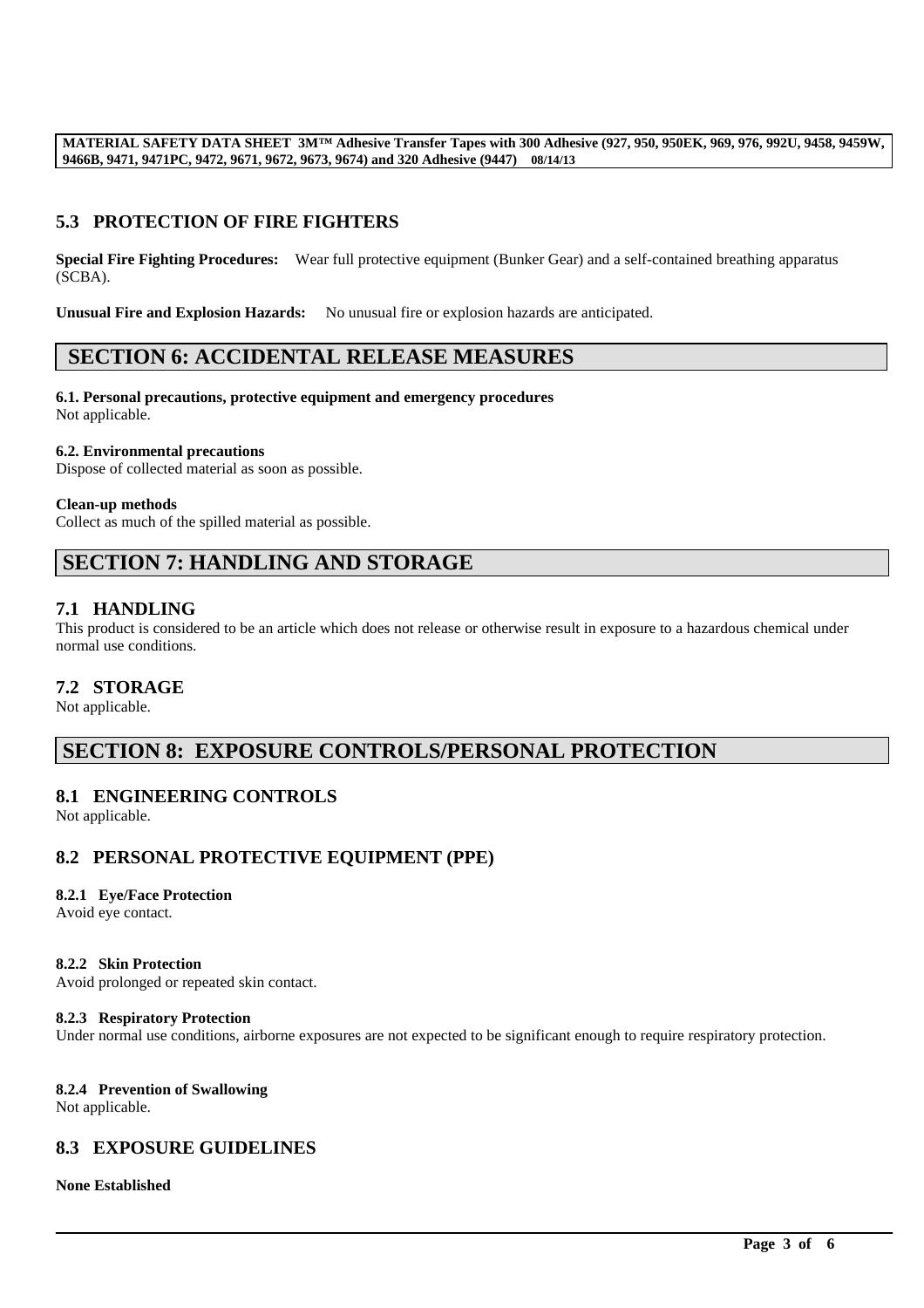# **SECTION 9: PHYSICAL AND CHEMICAL PROPERTIES**

| <b>Specific Physical Form:</b>    | Roll of Tape                                           |  |
|-----------------------------------|--------------------------------------------------------|--|
| Odor, Color, Grade:               | Clear tape with Disposable Liner, slight acrylate odor |  |
| <b>General Physical Form:</b>     | Solid                                                  |  |
| <b>Autoignition temperature</b>   | Not Applicable                                         |  |
| <b>Flash Point</b>                | Not Applicable                                         |  |
| <b>Flammable Limits(LEL)</b>      | Not Applicable                                         |  |
| <b>Flammable Limits(UEL)</b>      | Not Applicable                                         |  |
| <b>Boiling Point</b>              | Not Applicable                                         |  |
| <b>Density</b>                    | Not Applicable                                         |  |
| <b>Vapor Density</b>              | Not Applicable                                         |  |
| <b>Vapor Pressure</b>             | Not Applicable                                         |  |
| <b>Specific Gravity</b>           | Not Applicable                                         |  |
| pH                                | Not Applicable                                         |  |
| <b>Melting point</b>              | Not Applicable                                         |  |
| <b>Solubility in Water</b>        | N <sub>i</sub>                                         |  |
| <b>Evaporation rate</b>           | Not Applicable                                         |  |
| <b>Volatile Organic Compounds</b> | Not Applicable                                         |  |
| <b>Percent volatile</b>           | Not Applicable                                         |  |
| VOC Less H2O & Exempt Solvents    | Not Applicable                                         |  |
| Viscositv                         | Not Applicable                                         |  |

# **SECTION 10: STABILITY AND REACTIVITY**

**Stability:** Stable.

**Materials and Conditions to Avoid: 10.1 Conditions to avoid** None known

**10.2 Materials to avoid** None known

**Hazardous Polymerization:** Hazardous polymerization will not occur.

**Hazardous Decomposition:** Under recommended usage conditions, hazardous decomposition products are not expected. Hazardous decomposition products may occur as a result of oxidation, heating, or reaction with another material.

# **SECTION 11: TOXICOLOGICAL INFORMATION**

Please contact the address listed on the first page of the MSDS for Toxicological Information on this material and/or its components.

\_\_\_\_\_\_\_\_\_\_\_\_\_\_\_\_\_\_\_\_\_\_\_\_\_\_\_\_\_\_\_\_\_\_\_\_\_\_\_\_\_\_\_\_\_\_\_\_\_\_\_\_\_\_\_\_\_\_\_\_\_\_\_\_\_\_\_\_\_\_\_\_\_\_\_\_\_\_\_\_\_\_\_\_\_\_\_\_\_\_\_\_\_\_\_\_\_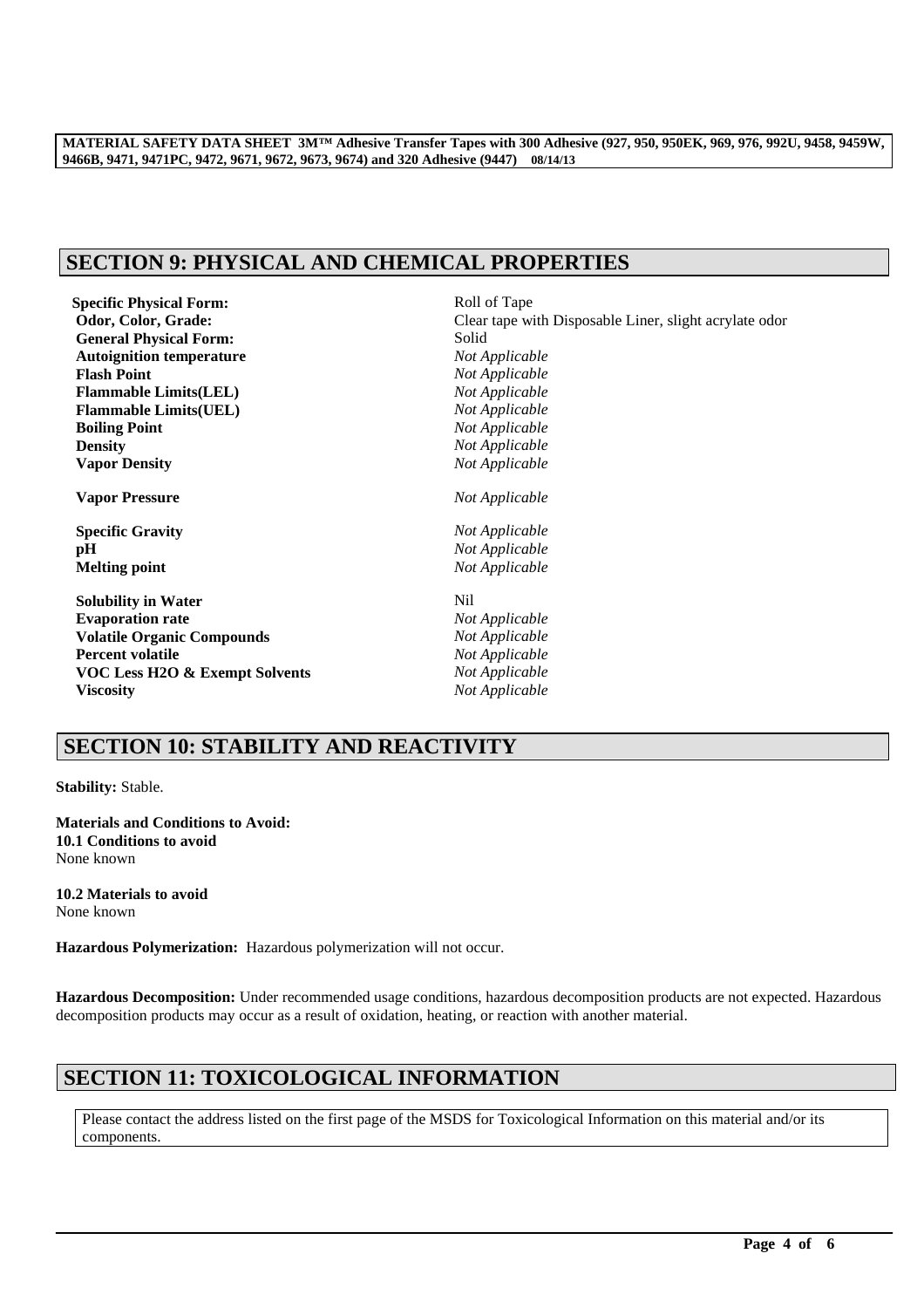# **SECTION 12: ECOLOGICAL INFORMATION**

# **ECOTOXICOLOGICAL INFORMATION**

Not determined.

# **CHEMICAL FATE INFORMATION**

Not determined.

## **SECTION 13: DISPOSAL CONSIDERATIONS**

**Waste Disposal Method:** Reclaim if feasible. If product can't be reclaimed, dispose of waste product in a sanitary landfill. Alternatively, incinerate the waste product in an industrial, commercial, or municipal incinerator.

**Since regulations vary, consult applicable regulations or authorities before disposal.**

# **SECTION 14:TRANSPORT INFORMATION**

Not regulated per U.S. DOT, IATA or IMO.

*These transportation classifications are provided as a customer service. As the shipper YOU remain responsible for complying with all applicable laws and regulations, including proper transportation classification and packaging. 3M transportation classifications are based on product formulation, packaging, 3M policies and 3M understanding of applicable current regulations. 3M does not guarantee the accuracy of this classification information. This information applies only to transportation classification and not the packaging, labeling, or marking requirements. The original 3M package is certified for U.S. ground shipment only. If you are shipping by air or ocean, the package may not meet applicable regulatory requirements.* 

# **SECTION 15: REGULATORY INFORMATION**

### **US FEDERAL REGULATIONS**

Contact 3M for more information.

#### **311/312 Hazard Categories:**

Fire Hazard - No Pressure Hazard - No Reactivity Hazard - No Immediate Hazard - No Delayed Hazard - No

### **STATE REGULATIONS**

Contact 3M for more information.

### **CHEMICAL INVENTORIES**

This product is an article as defined by TSCA regulations, and is exempt from TSCA Inventory listing requirements.

\_\_\_\_\_\_\_\_\_\_\_\_\_\_\_\_\_\_\_\_\_\_\_\_\_\_\_\_\_\_\_\_\_\_\_\_\_\_\_\_\_\_\_\_\_\_\_\_\_\_\_\_\_\_\_\_\_\_\_\_\_\_\_\_\_\_\_\_\_\_\_\_\_\_\_\_\_\_\_\_\_\_\_\_\_\_\_\_\_\_\_\_\_\_\_\_\_

Contact 3M for more information.

## **INTERNATIONAL REGULATIONS**

Contact 3M for more information.